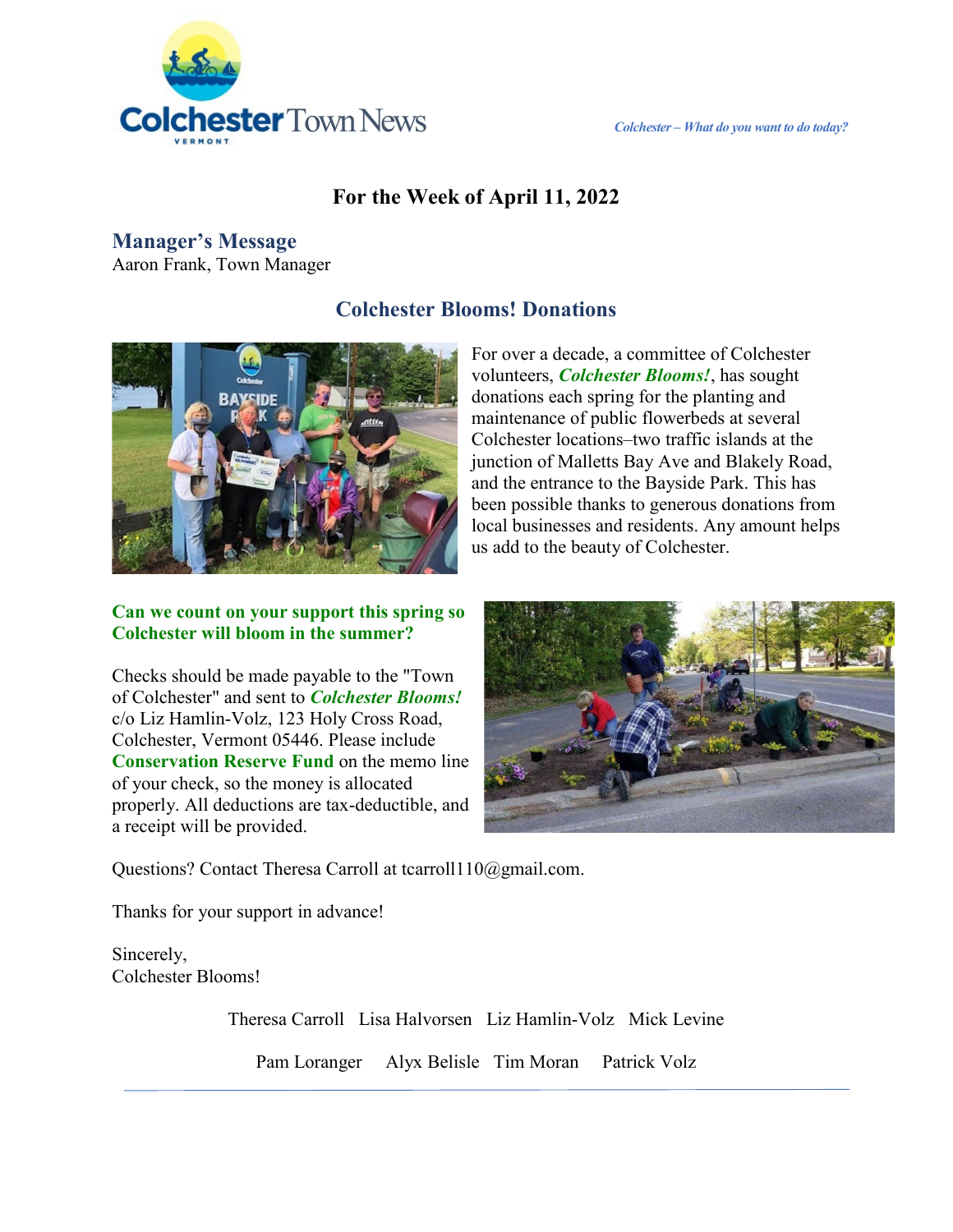

## **Colchester Historical Society**



*Dancers in their western costumes from the 1954 Colchester Grange production of "Deadwood" have been identified, left to right, as: Beverly Thompson, Lorraine Douglas, Coralie "Corky" Magoon, Jean Wanzer, and Veleda Harlow. Cyndy's grandmother, Martha Chapin, made many of the costumes for this event.* 

Check out the Colchester Historical Society's 2022 Spring Newsletter to learn what these teens were doing back in 1954! Other topics include: A short history of the Log Schoolhouse and a call for volunteers, recognition of Black History Month and Women's History Month, remembering Bill Claussen, a road trip idea to relieve cabin fever, offerings from the Vermont Historical Society, and even a fun-sounding recipe. Check it out here: [Spring Newsletter!](https://colchestervt.gov/DocumentCenter/View/7305/Spring-2022-Colchester-VT-Historical-Society-Newsletter?fbclid=IwAR0TfOqq5QxovY0I5DwEN8-Q5zqeKanUJC_ssC-TcVu5vHoego0ki-W8eRQ)

# **Department Updates**

### **Department of Parks & Recreation:**

Come join the Easter Bunny for a great egg hunt at **10 a.m. on Saturday, April 16, 2022 at Bayside Park**. Bring a bag or basket to put your eggs and goodies in. Please dress appropriately because you never know what Vermont's weather has in store for us.

Please park your vehicles at Colchester High School and enter the park by the softball field road off Laker Lane. Children will be separated by age



groups to hunt for eggs in different areas of Bayside Park. Ages 4 and under will be at Lower Bayside Park. Ages 5 through 8 will be at Upper Bayside Park. **Don't miss this great event!**

Colchester Lions Club will be hosting a **food drive** for the Colchester Community Food Shelf at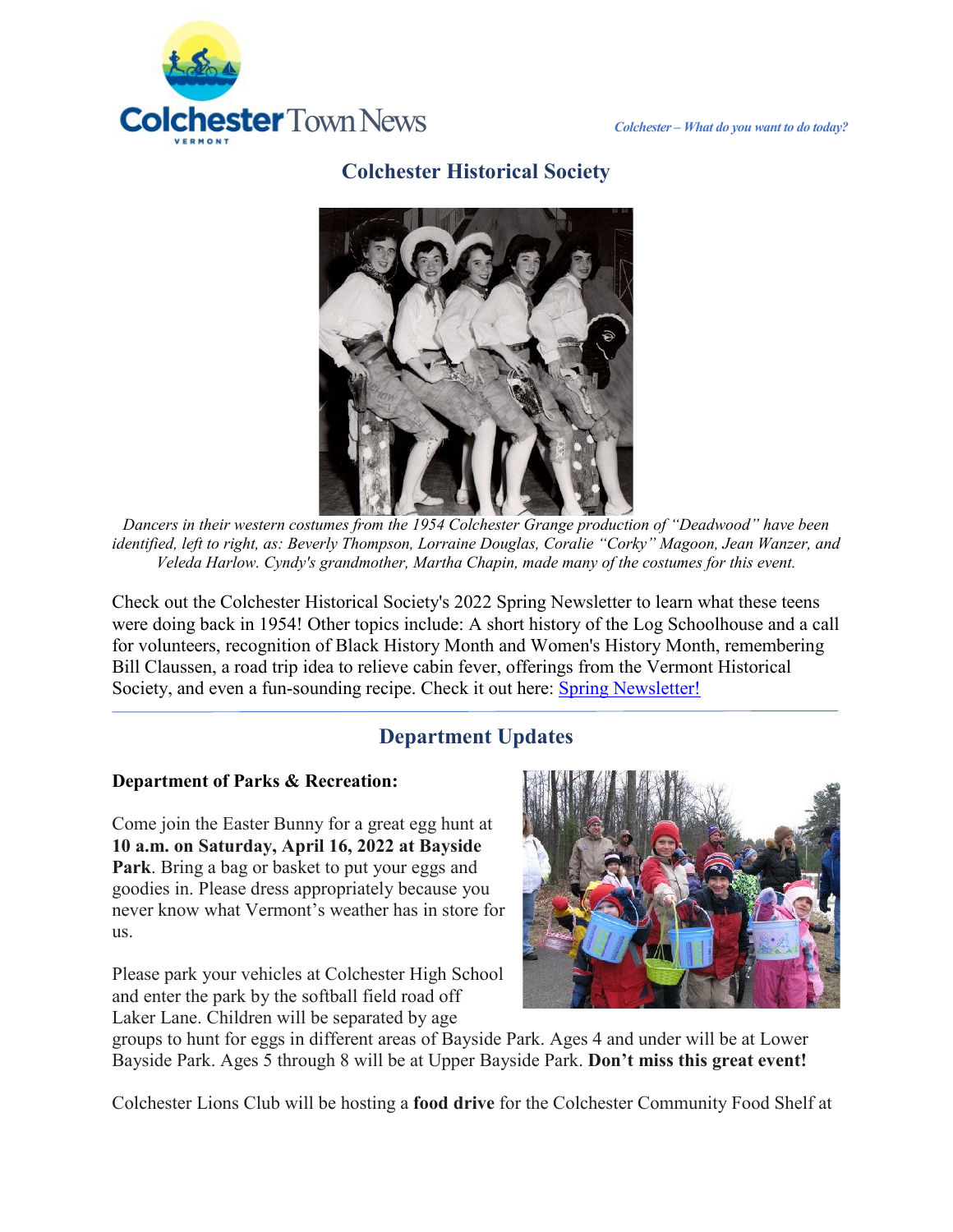

the Easter Egg hunt. We are requesting that all participants bring at least one non-perishable or canned item to the hunt.

#### **Department of Public Works:**

Ever wonder what stormwater projects look like? Several before-and-after pictures and information about Colchester's Department of Public Works Stormwater projects from the year 2021 are included below.

### **Colchester** Police Station Outfall Repair (100% grant funded)



This project involved the upgrading of an outfall behind the Town's police station that discharges runoff from the town office complex to Smith Hollow Creek. This 100% grant funded project was constructed in summer of 2021 and involved replacing the existing pipe, creating a "plunge pool" to reduce the chance of erosion at the discharge point to the stream, and revegetating the area. Total project cost, including design and construction, was approximately \$70,000.

These drainage upgrades completed in August 2021 on Galvin Hill and Coon Hill roads in Colchester were required under the Municipal Roads General Permit, which requires upgrades to the drainage networks serving roadways that are connected to surface waters. These were funded through the State of Vermont's Better Back Roads Grant Program. This example above shows the before roadway conditions, and after we constructed approximately 1,000 feet of stone lined ditch.

#### **Colchester** Coon & Galvin Hill Upgrades (80% grant funded)



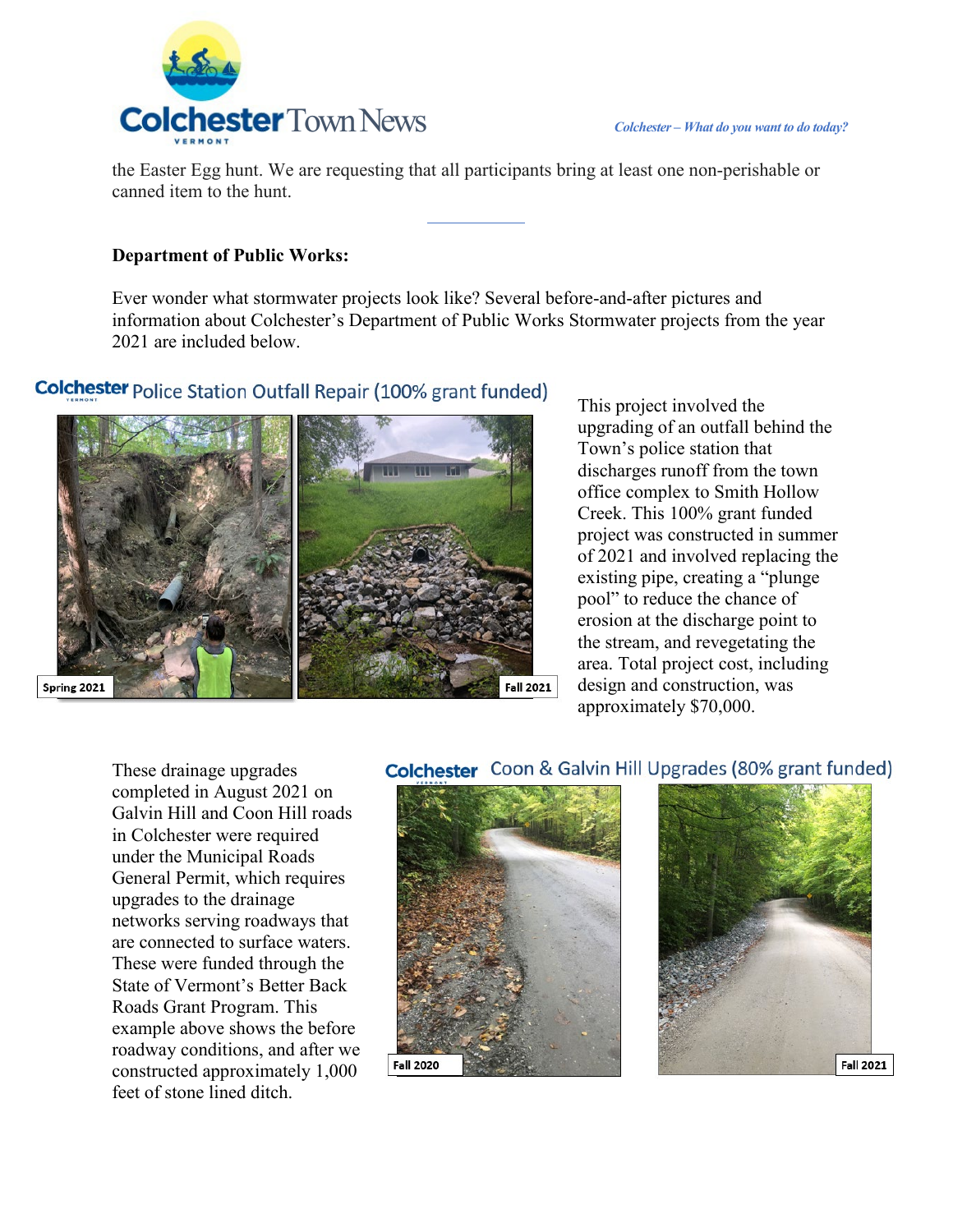

# **Colchester** Coon & Galvin Hill Upgrades (80% grant funded)



A second example of a before and after for this project, this example is a driveway culvert. It is not the same culvert but intended to be indicative of the average condition of a driveway culvert and what a stabilized driveway culvert after the project looks like. These improvements will reduce erosion, which improves the health of our receiving waterways.

# **Upcoming Town Meetings**

Selectboard: Tuesday, April 12, 6:30 pm at the Colchester Town Offices, 3<sup>rd</sup> Floor Outer Bay Conference Room, 781 Blakely Road. Residents are welcome to attend the meeting or alternatively send a note, up to 1,000 words, to TownManager@colchestervt.gov with "Citizens" to be Heard" in the Subject and their name and address in the body of the email. The email will be shared with the entire Selectboard prior to the meeting and included in the information packet at the next meeting (as the information packet for the current meeting is sent out along with the agenda).

- Watch the Meeting Online via Live Stream:<http://lcatv.org/live-stream-2>
- Agenda: [www.bit.ly/Colchester-SB-Agendas](http://www.bit.ly/Colchester-SB-Agendas)

**Recreation Advisory Board:** Wednesday, April 13, 7:00 am at the Town Offices.

**Development Review Board:** Wednesday, April 13, 7:00 pm at the Colchester Town Offices, 3<sup>rd</sup> Floor Outer Bay Conference Room, 781 Blakely Road. The Development Review Board will likely be participating remotely. Members of the public will have the option to choose either remote or in-person attendance. Masks are required for in-person attendance. Public comments can be submitted prior to the hearing by email to  $z_{\text{main}}(\partial \text{co})$ colchestervt.gov or by mail to Town of Colchester, c/o Development Review Board, 781 Blakely Road, Colchester, VT 05446. Alternatively, participate in the public comment periods during the hybrid meeting.

- Participate by Phone: 1-929-205-6099
- Meeting ID: 871 3561 5437 (US New York)
- Link to meeting:<https://us06web.zoom.us/j/87135615437>